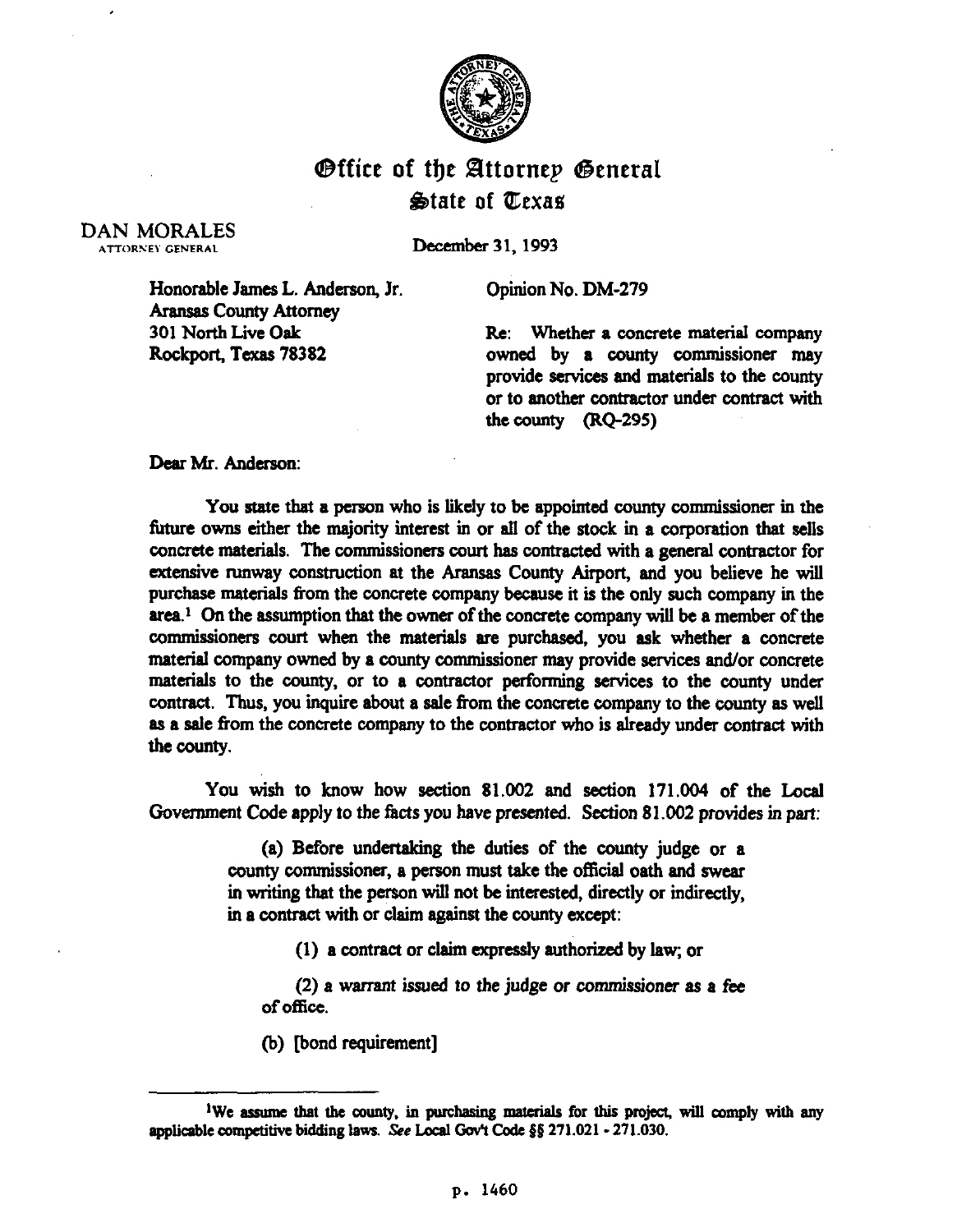(c) [permitting county judge or county commissioner to serve as member of the governing body or as officer or director of another entity that does business with the county, subject to the provisions of chapter 171].

The special oath required of the county judge and a county commissioner by section 81.002(a) has been in effect since 1876. See Acts 1876, 15th Leg., ch. 55, at 51. Prior to 1981, when the precursor of section 81.002(a)(1) was adopted, only the county judge's and county commissioners' fees of office were specifically excepted from the oath provision. See Acts 1981, 67th Leg., ch. 527,  $\S 3$ , at 2230. Public contracts in which a member of the contracting body had a direct or indirect pecuniary interest were against public policy and void, according to the common-law rule applied by Texas courts. Meyers v. Walker, 276 S.W. 305 (Tex. Civ. App.--Eastland 1925, no writ); see also City of Edinburg v. Ellis, 59 S.W.2d 99 (Tex. Comm'n App. 1933, holding approved); Bexar *County v. Wentworth, 378* S.W.2d 126 (Tex. Civ. App-San Antonio 1964, writ ref'd n.r.e.); Starr County v. Guerra, 297 S.W.2d 379 (Tex. Civ. App.-San Antonio 1951, no writ); *Knippa v. Stewart Iron Works*, 66 S.W. 322 (Tex. Civ. App.-1902, no writ). This rule applied to counties, cities, school districts, and other state and local governmental bodies. See Attorney General Opinions H-916 (1976); V-640 (1948).

In 1981 the legislature adopted an exception applicable to the predecessor of section 81.002(a) and to former article 988 V.T.C.S. (1925), which prohibited members of a city council from being "directly or indirectly interested in any work, business or contract, the expense, price or consideration of which is paid from the city treasury." Acts 1875, 14th Leg., ch. 100, at 154 (repealed by Acts 1983, 68th Leg., ch. 640, at 4082). The 1981 exception read upon adoption as follows:

> An incorporated city or town or a county may purchase equipment or supplies from a cooperative association to which one or more members of its *governing body . .* belongs if no member of the governing body... will receive a pecuniary benefit from the purchase except as is reflected in an increase in dividends distributed generally to members of the cooperative association.<sup>2</sup>

Acts 1981, 67th Leg., ch. 527,  $\S$  1, at 2229 (revised and recodified 1987) (current version at Local Gov't Code  $\S 271.902$ ). The bill that adopted the provision quoted above also adopted the exception for "such contracts or claims as are expressly authorized by law." now codified as section 81.002(a)(1), Local Government Code. Acts 1981, 67th Leg., ch. *527,s 3, at 2230.* 

Chapter 171 of the Local Government Code, adopted in 1983, effected a major change in the traditional common-law prohibition against a public officer's direct or

<sup>&</sup>lt;sup>2</sup>This provision overruled Attorney General Opinion H-624 (1975) (commissioners court may not purchase supplies from a farmer's cooperative in which a commissioner owns a small share).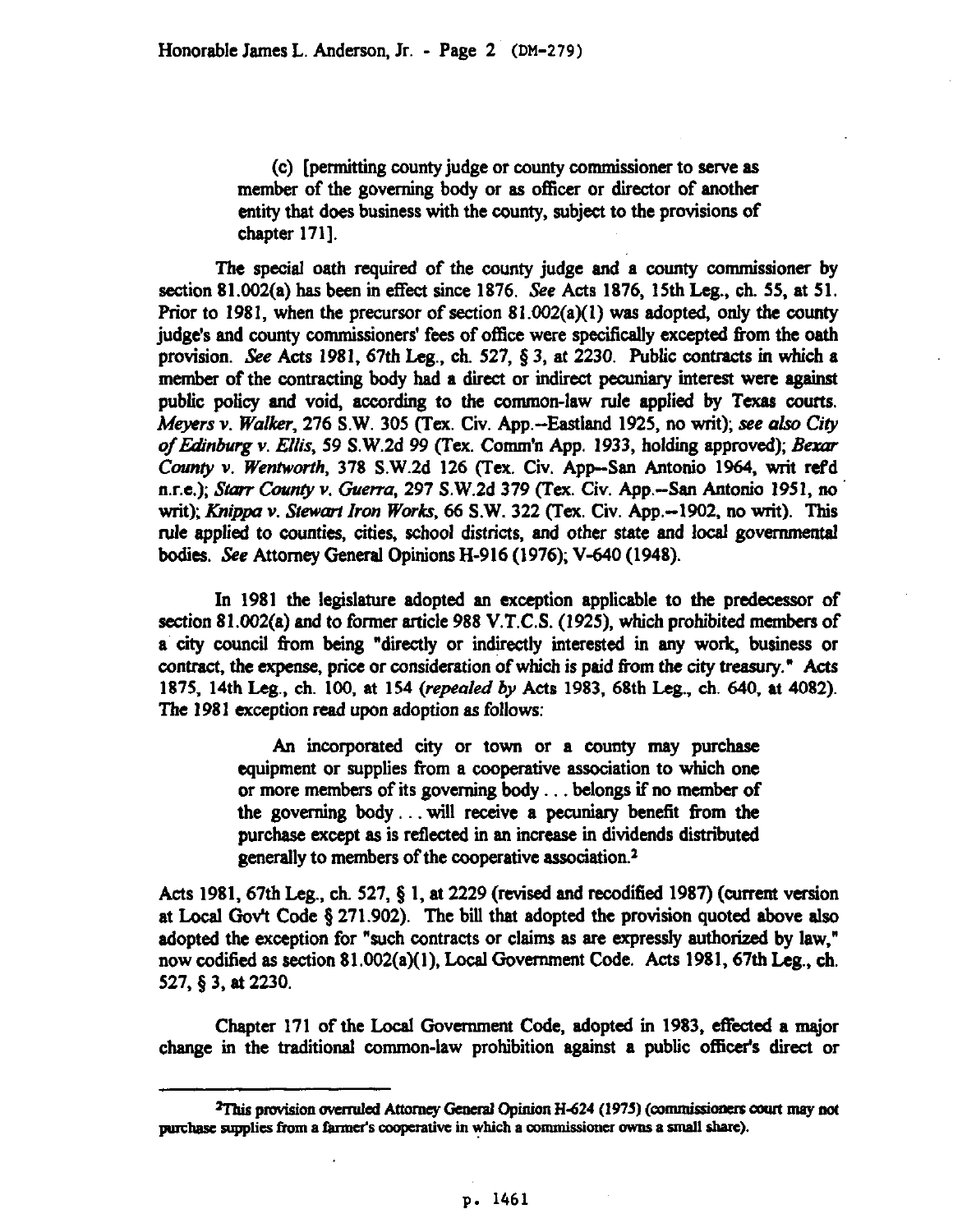indirect interest in a public contract entered into by the governing body to which the officer belonged. Acts 1983, 68th Leg., ch. 640, 4 1, at 4079 (adopting predecessor of chapter 171 as V.T.C.S. art. 988b (1925); see *generally* Attorney General Cpiion *JM-424* (1986)). Chapter 171 permits local governing bodies to enter into contracts in which a member of the governing body has a "substantial interest" as defined by section 171.002, but the "interested" public officer must comply with section 171.004 of the Local Government Code, which provides as follows:

> (a) If a local public official has a substantial interest in a business entity<sup>3</sup> or in real property, the official shall file, before a vote or decision on any matter involving the business entity or the real property, an affidavit stating the nature and extent of the interest and shall abstain from the further participation in the matter if:

(1) in the case of a substantial interest in a business.entity the action on the matter wili have a special economic effect on the business entity that is distinguishable from the effect on the public; . .

A "local public official" includes the following:

*a member of the governing body* or another officer . . . of any district (including a school district), county, municipality, precinct, central appraisal district, **transit** authority or district . . .

Local Gov't Code  $\S$  171.001(1) (emphasis added).

A local public official commits an offense by knowingly violating section 171.004, id.  $\S$  171.003(a)(1), but this violation will not invalidate the contract unless the measure would not have passed the governing body without his vote. *Id. 5* 171.006. This enactment modifies the strict common-law rule that would have invalidated the contract even if the public officer had not participated. It permits the transaction but forbids the interested officer from participating in it, enforcing this requirement by a crimmal penalty. *Id. 8* 171.003.

The legislature has not expressly repealed section 8 1.002 of the Locai Government Code, but the apparent overlap of this provision with chapter 171 of the Local Government Code raises an issue of implied repeal. Section 81.002 requires the county judge and county commissioners to take an oath that they will not be interested in contracts with the county, but chapter 171 permits the county to enter into contracts in which these officers are interested. See Local Gov't Code  $\S$  171.001(1) (defining "local public official" to include a member of the governing body of a county).

 $3$ <sup>\*</sup>Business entity" is defined as "a sole proprietorship, partnership, firm, corporation, holding company, joint-stock company, receivership, trust, or any other entity recognized by law." Local Gov't **Code § 171.001(2).**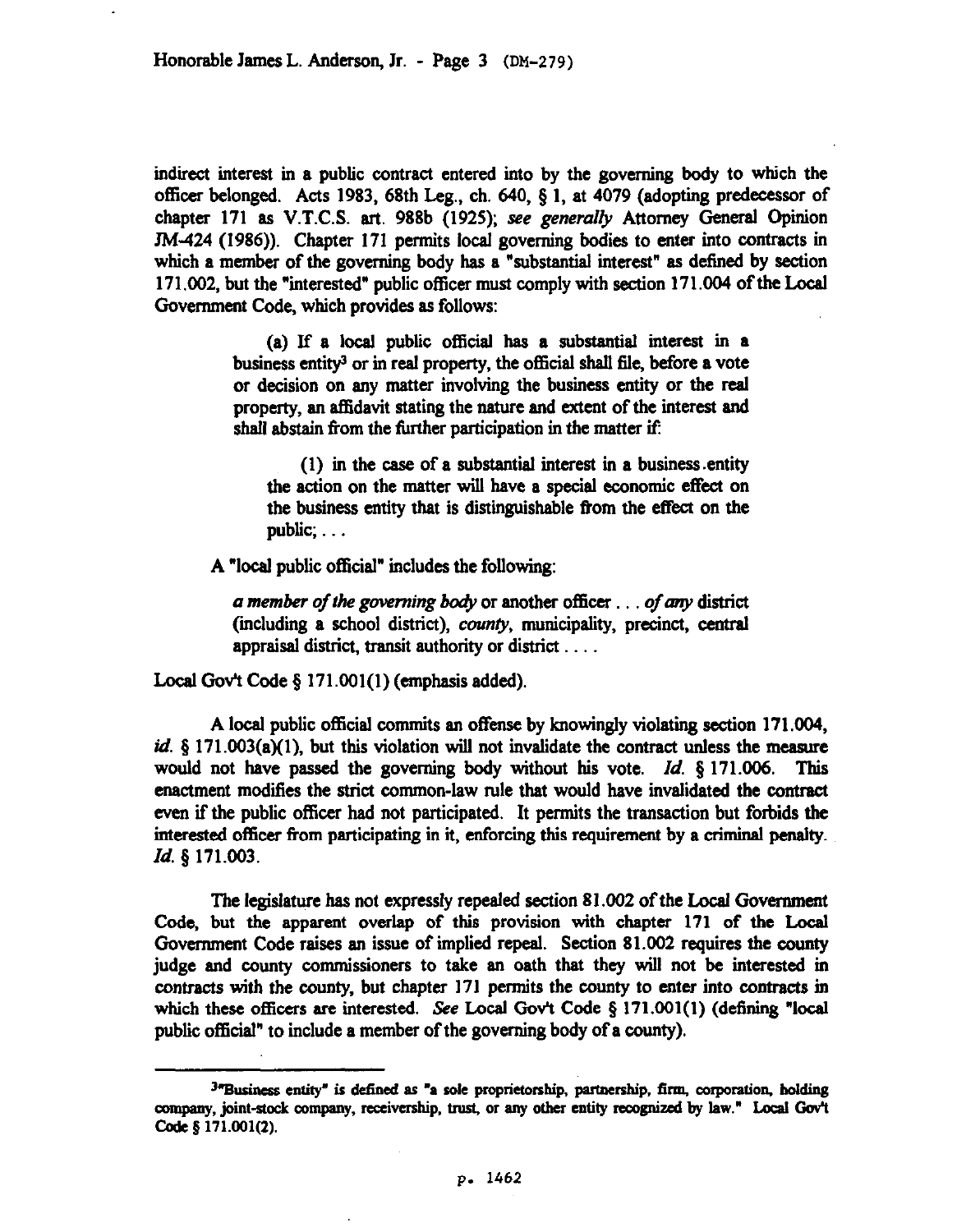In Attorney General Opinion JM-1090 (1989) this office attempted to harmonize these two provisions, concluding that the provisions of chapter 171 impliedly repealed those of 81.002 to a certain extent. On review of Attorney General Opinion JM-1090, we believe that it correctly concluded that chapter 171 prevails over section 81.002, but that its reasoning is erroneous. In particular, Attorney General Opinion JM-1090 was incorrect in stating that a contract entered into under chapter 171 was "'a contract . . . expressly authorized by law."" As we have pointed out, the quoted language was adopted in a bill that authorized a county to purchase equipment or supplies from a cooperative association to which a member of the commissioners court belonged. See Local Gov't Code § 271.902. A contract to purchase equipment or supplies from a cooperative association is necessarily a contract "expressly authorized by law." The terms of the authorizing law are specific as to the subject matter of the contract and the kind of entity with which the county contracts. Chapter 171 does not have that kind of specificity. Assuming that the commissioners court has authority under another statute or a constitutional provision to contract with a business entity or with regard to real estate, chapter 171 permits the commissioners court to enter into the contract even though a member of the court has a personal pecuniary interest in it. As a consequence of characterizing contracts made pursuant to chapter 171 as contracts "expressly authorized by law," Attorney General Opinion JM-1090 reached the doubffil conclusion that a county could enter into contracts in which a county commissioner had a "substantial interest" within chapter 171, but could not enter into contracts in which a county commissioner had a lesser interest.

In our opinion, chapter 171 and section 81.002 may be correctly harmonized by reading chapter 171 to authorize a county to enter into contracts or take actions in which a member of the commissioners court is pecuniarily interested to the same extent that other local governmental bodies may take such actions. Thus, if a county commissioner or county judge has a substantial interest in a business entity that will be subject to a vote or decision by the commissioners court, he must file the affidavit required by section 171.004 and abstain from participation in a matter if "action on the matter will have a special economic effect on the business entity that is distinguishable from the effect on the public." Local Gov't Code  $\S 171.004$ . If his interest in a business entity is less than a substantial interest, the interested member of the commissioner's court may participate in an action affecting the business entity. Chapter 171 creates an exception in the oath required by section 81.002 to the extent that it permits a county judge or county commissioner to have a direct or indirect interest in a contract with or claim against the county.<sup>4</sup>

<sup>&</sup>lt;sup>4</sup>Chapter 171 of the Local Government Code applies to county contracts involving a "business" entity" in which a county judge or county commissioner is interested. Local Gov't Code § 171.002(a), (b). It is an open question whether an attempt by a county judge or a county commissioner to sell property owned in his personal capacity would involve a "business entity" within chapter 171. Thus, it is possible **that chapter 171 would not authorize a wunty commissioner to sell, for example, his automobile to the**  county, and section 81.002 and the common-law rule would continue to prohibit such transactions. See Starr County v. Guerra, 297 S.W.2d 379 (Tex. Civ. App.-San Antonio 1951, no writ) (county commissioner unlawfully employed as road commissioner was not entitled to receive salary). But see 35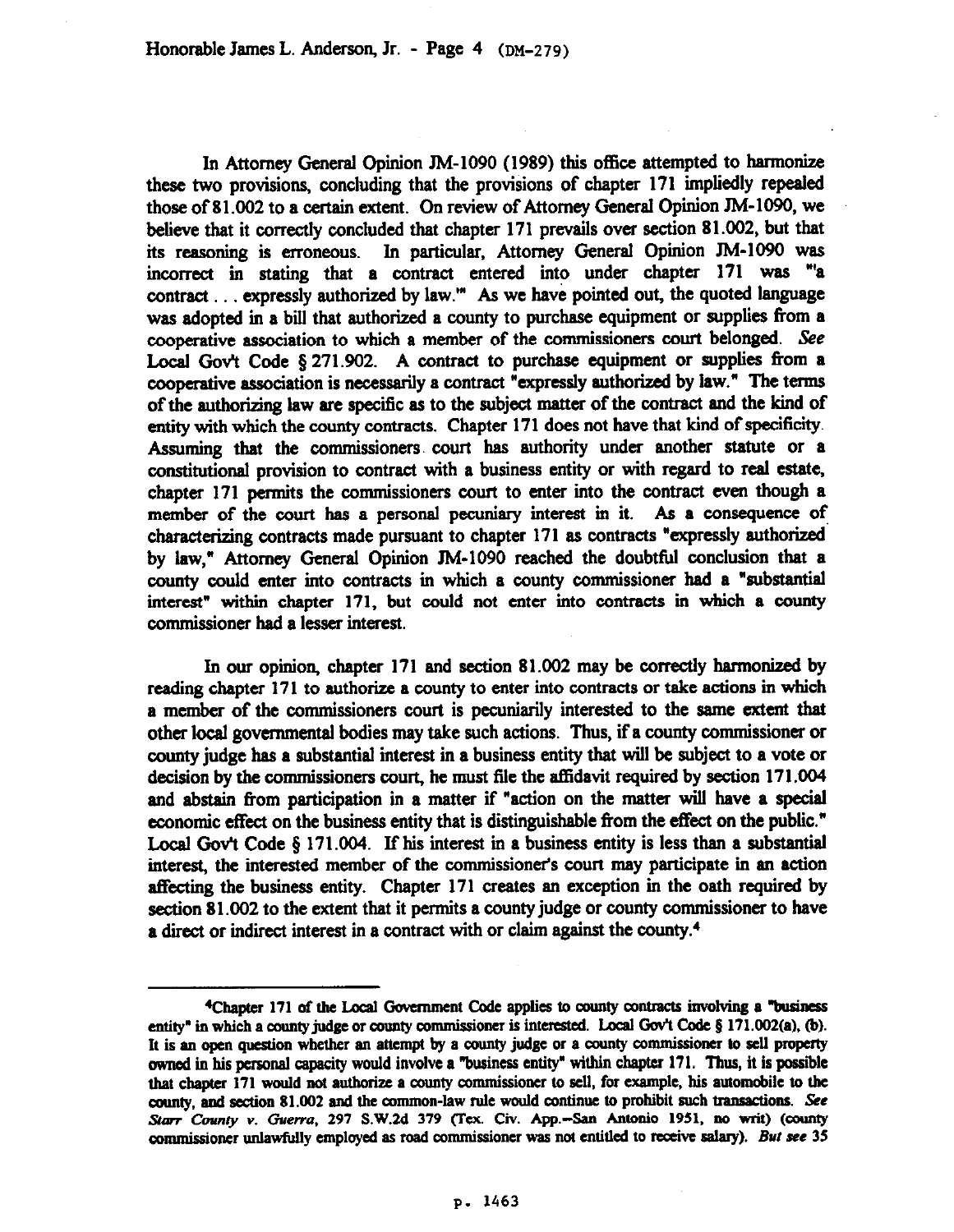,

The legislative history of chapter 171 shows that it was meant to apply to members of the wmmissioners wurt just as it applies to members of other local governmental bodies. Its enactment was recommended by the Public Servant Standards of Conduct Advisory Committee, a body established by statute to study laws on the conduct of public servants and to recommend revisions to the legislature. See generally Attorney General Opinion JM-424 (1986). The committee's report stated as follows:

> Local officers--elected and appointed officers in city and county *govemmenr,* some special districts, and school districts-perform the same types of functions as state officers and are open to the same types of conflicts of interest, centering around voting, purchasing, and contracts. The full committee eventually recommended solutions that were based on a form of financial disclosure with abstention from participation.

**BACKGROUND REPORT ON LQCAL. OFFICERS' CONFLICT OF INTEREST PROBLEMS,**  published in FINAL. **REPORT OF THE PUBLIC SERVANT STANDARDS OF CONDUCf ADVlSORY COMMITlEE** at 17 (August 1982) (m Legislative Reference Library) (emphasis added).

In 1989, the legislature adopted House Bill 1976 to overturn Attorney General Opinion Jhf-1006 (1989). which determined that public policy and section 81.002 barred a county judge from serving on the board of directors of a private corporation that did business with the county.<sup>5</sup> House Comm. on County Affairs, Bill Analysis, H.B. 1976, 7lst Leg. (1989); Senate Comm. on Intergovernmental Relations, Bill Analysis, C.S.H.B. 1976. 7lst Leg. (1989). It added the following provision to *section* 81.002 of the Local Government Code:

> *(c) Subject IO the provisions of Chapter 171, the county judge*  or a county commissioner may serve as a member of the governing body or as an officer or director of another entity, except:

> > (1) a publicly traded corporation; or

(2) a subsidiary, afliliate, or subdivision of a publicly traded corporation;

that does business with the county.

**<sup>(</sup>foomotc wnthwd)** 

D. BROOKS, COUNTY AND SPECIAL DISTRICT LAW § 18.37 (Texas Practice 1989) (suggesting that definition of "business entity" includes an individual selling property or contracting in his own name).

<sup>&</sup>lt;sup>5</sup>House Bill 1976 also added section 171.009 to the Local Government Code, allowing any local public official to serve as a member of the board of directors of private, nonprofit corporations if the official serves without compensation or other remuneration.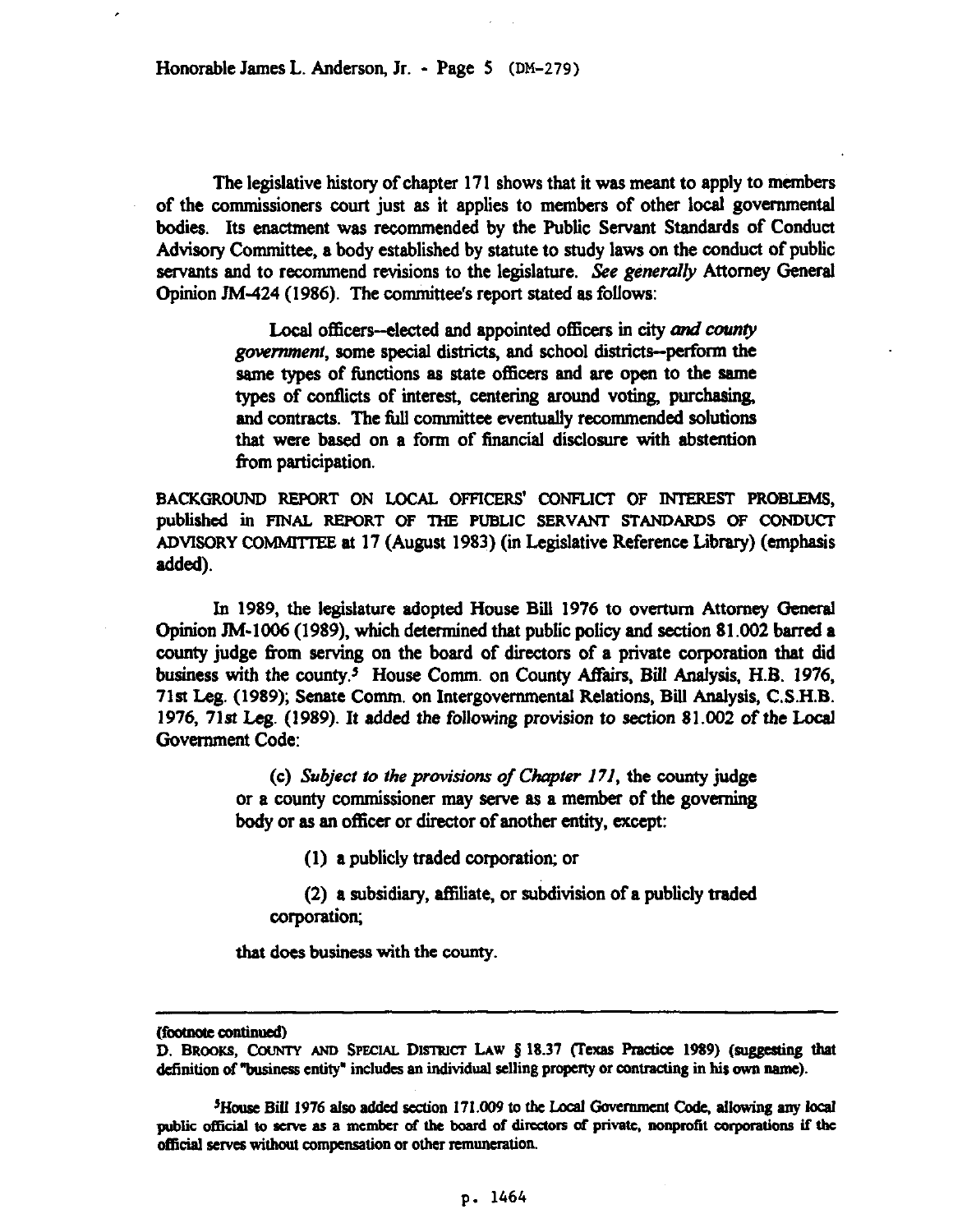Acts 1989, 71st Leg., ch. 475, § 1, at 1647-48 (emphasis added).<sup>6</sup>

The italicized language of section 81.002(c) shows that chapter 171 applies to county contracts. The bill analysis prepared for the Senate Committee on Intergovermnental Relations also shows the legislature's understandmg that chapter 171 applied to members of the commissioners' court:

> The Local Government Code sets out standards designed to regulate conflicts of interest of officers of municipalities, counties, and certain other local governments. The laws provide that a local public official commits a Class A misdemeanor (1) if that official *(i.e., elected or appointed, paid or unpaid member or offices of any* district, county, municipality, etc.) has a substantial interest... in a business entity, and (2) that official participates in a decision that would confer likely economic benefit on the business. . . .

Senate Comm. on Intergovemmental Relations, *supru* (emphasis added).

Chapter  $171$  is not the only enactment that has impliedly modified section  $81.002$ of the Local Government Code or its predecessors. A 1935 amendment to article XVI, section 61 of the Texas Constitution placed county officers in counties of 20,000 or more on a salary basis, requiring their fees to be paid into the county treasury. H.J.R. 6. Acts 1935,44th Leg., at 1235. Section 81.002(a)(2), which excepts only "a warrant issued to the judge or commissioner as a fee of office," was not amended. Local Gov't Code 5 81.002(c) (emphasis added). County commissioners and the county judge nonetheless may receive the salary, expenses, and benefits authorized by other law. See Local Gov't Code § 152.011; Attorney General Opinions MW-110 (1979); H-992 (1977).

Article 2529c, V.T.C.S., adopted in 1967, Acts 1967,6Oth Leg., ch. 179, at 370, permits the state and political subdivisions to choose a depository bank even though members of the body selecting it own stock in it or serve as its officers or directors. This statute expressly modifies the common law, but does not mention the county commissioners' and judge's oath provision. Nevertheless, this office has held article 2529c applicable to the county's contract with its depository. Attorney General Opinions MW-505 (1982); H-596 (1975). Chapter 171 also modifies the special oath required by section 81.002(a).

We will address your specific questions. We will assume that the owner of a concrete materials corporation will be a member of the commissioners court at the time the county or the contractor purchases materials from his corporation. You have informed us tbat the owner of the corporation has at least a majority interest in it, which would be

<sup>&</sup>lt;sup>6</sup>We assume that the concrete materials company in question is not a publicly traded corporation or subsidiary of a publicly traded corporation. Accordingly, we will not consider the application of section **81.002(c) to the situation you have** presented.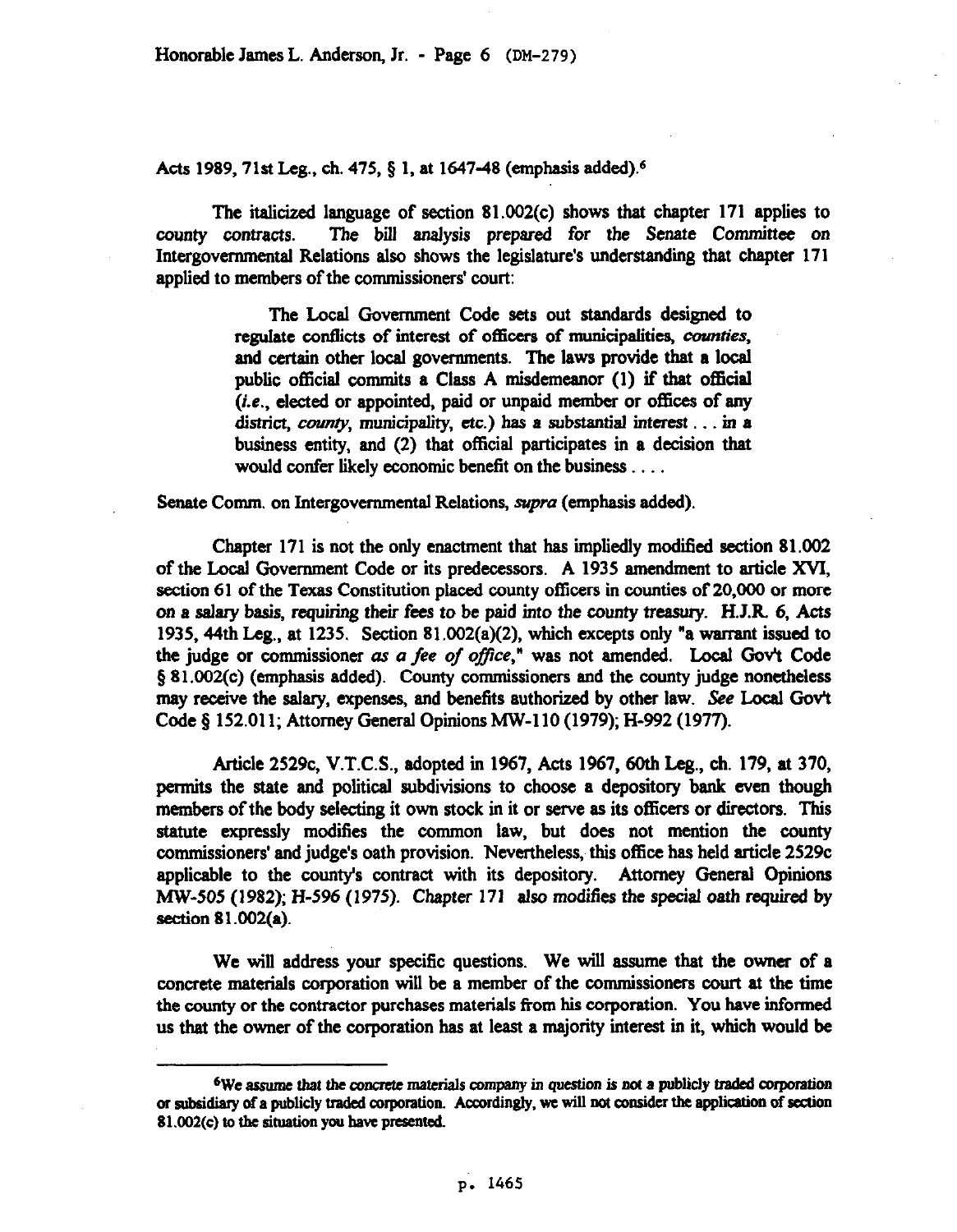"a substantial interest in a business entity" within chapter 171 of the Local Government Code. See Local Gov't Code §§ 171.001(2), 171.002. He will be subject to the following provision:

> the official (who is substantially interested in a business entity) shall file, before a vote or decision on any matter involving the business entity. . , an affidavit stating the nature and extent of the interest and shall abstain from the further participation in the matter  $if$ :

(1) in the case of a substantial interest in a business entity the action on the matter will have a special economic effect on the business entity that is distinguishable from the effect on the public.

Local Gov't Code § 171.004 (emphasis added).

Ordinarily, we cannot decide in the opinion process whether an action of the commissioners court "will have a special economic effect on the business entity" because this decision requires the investigation and resolution of fact questions. However, if the **county** decides to buy materials from the corporation owned entirely or in large part by the commissioner, we believe that this decision will, as a matter of law, "have a special economic effect on the  $\ldots$  [corporation] that is distinguishable from the effect on the public." Accordingly, the county commissioner will have to file the affidavit and abstain from further participation in the matter, including participation in discussions leading up to a vote or decision on the contract. See Attorney General Opinion JM-379 (1985).

If the county's general contractor purchases materials from the concrete corporation, section 171.004 of the Local Government Code will apply if the commissioners court takes any action involving the concrete business that "will have a special economic effect on the business entity that is distinguishable from the effect on the public." We are unable to determine from the facts that you have provided whether the commissioners court will take any such actions.

Attorney General Opinion JM-1090 is modified to the extent it is inconsistent with this opinion.

## **SUMMARY**

Chapter 171 of the Locsl Government Code authorizes a county to enter into contracts or take actions in which a member of the commissioners court is pecuniarily interested to the same extent that other local governmental bodies may take such actions. Section 81.002 of the Local Government Code, which requires the county judge and each county commissioner to take an oath that he will not be directly or indirectly interested in a contract with the county, is impliedly repealed to the extent it is inconsistent with chapter 171.